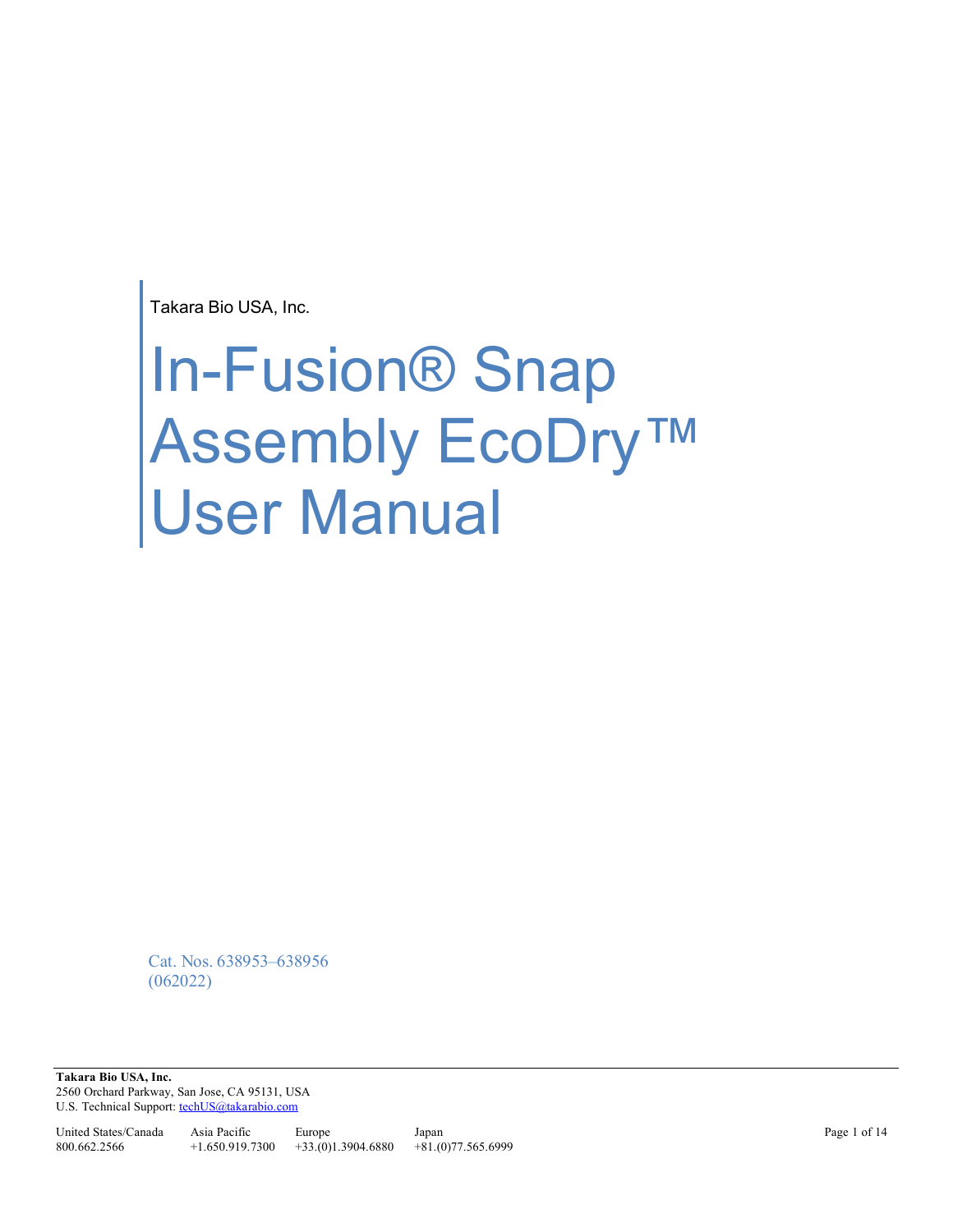# **Table of Contents**

| I.             |  |
|----------------|--|
| П.             |  |
| Ш.             |  |
|                |  |
| A.             |  |
| <b>B.</b>      |  |
| $\mathbf{C}$ . |  |
| D.             |  |
| V.             |  |
| A.             |  |
| Β.             |  |
|                |  |
|                |  |
|                |  |
|                |  |
|                |  |
|                |  |

# **Table of Figures**

# **Table of Tables**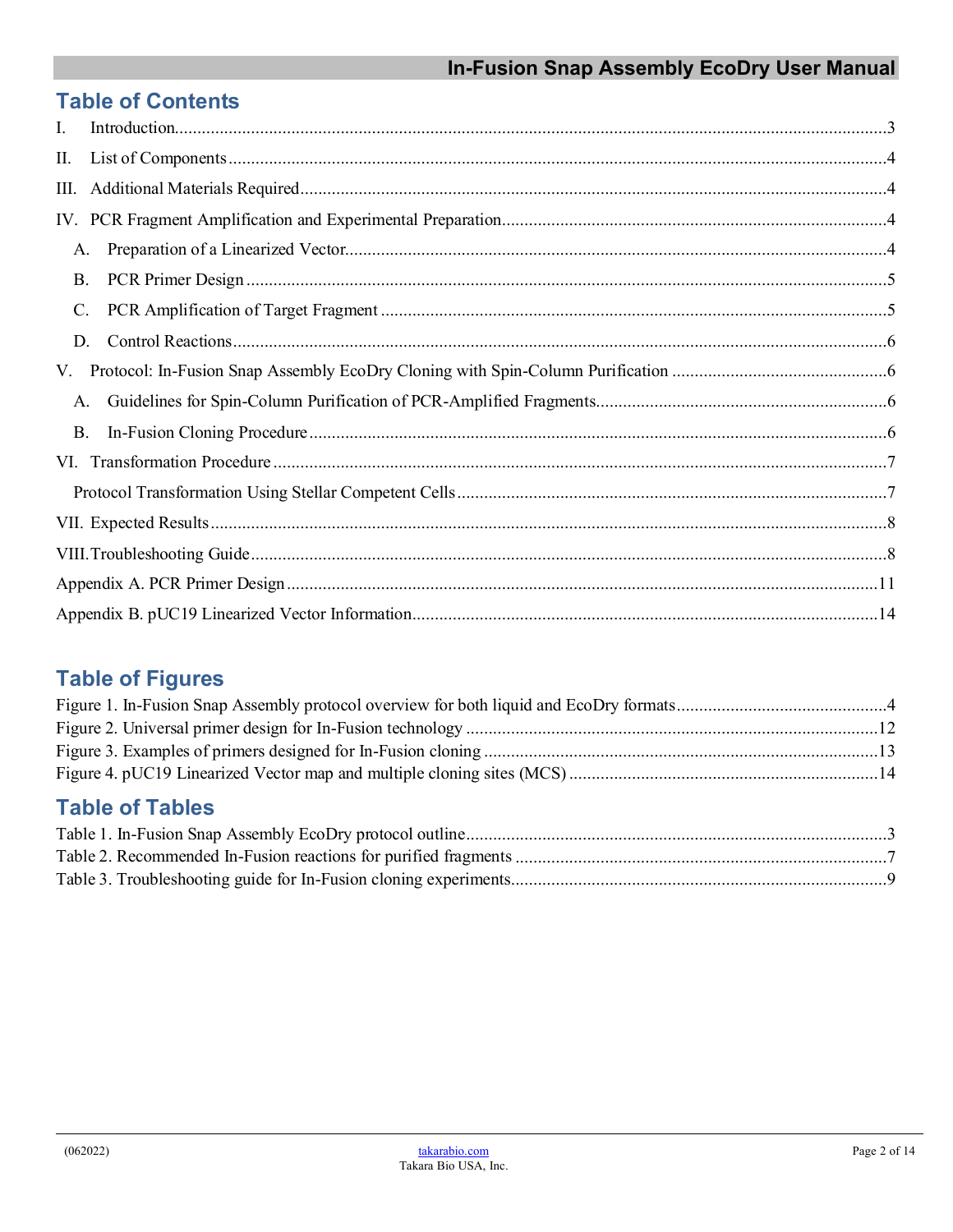## <span id="page-2-0"></span>**I. Introduction**

**In-Fusion Snap Assembly EcoDry cloning kits** are designed for fast, directional cloning of one or more fragments of DNA into any vector. The cornerstone of In-Fusion cloning technology is our proprietary In-Fusion Enzyme, which fuses DNA fragments (e.g., PCR-generated inserts and linearized vectors) efficiently and precisely by recognizing 15-bp overlaps at their ends. These 15-bp overlaps can be engineered by designing primers for amplification of the desired sequences. In-Fusion Snap Assembly kits offer increased cloning efficiency over previous generations of In-Fusion kits, especially for long fragments, short oligonucleotides, and multiple fragments. In-Fusion Snap Assembly EcoDry Master Mixes provide reaction components in a convenient lyophilized format that is stable at room temperature. All of the necessary cloning reaction materials, except the vector and the PCR insert, are supplied in the reaction tube, thereby simplifying reaction setup and reducing the variability between reactions.

- **Clone any insert, into any location, within any vector you choose**
- **Efficiently clone a broad range of fragment sizes**
- **Clone multiple DNA fragments simultaneously into any vector in a single reaction**
- **No restriction digestion, phosphatase treatment, or ligation required**
- **Final constructs are seamless with no extra or unwanted base pairs**

The table below is a general outline of the protocol used for the In-Fusion Snap Assembly EcoDry cloning kits. This outline is further illustrated in Figure 1. Please refer to the specified pages for details on performing each step.

| <b>Step</b> | <b>Action</b>                                                                                                                                                                                                                                           | <b>Pages</b> |
|-------------|---------------------------------------------------------------------------------------------------------------------------------------------------------------------------------------------------------------------------------------------------------|--------------|
|             | Select a base vector and identify the insertion site. Linearize the<br>vector by restriction enzyme digestion or inverse PCR and purify.                                                                                                                | 4            |
| 2           | Design PCR primers for your gene of interest with 15-bp extensions<br>(5) that are complementary to the ends of the linearized vector.                                                                                                                  | 5            |
| 3           | Amplify your gene of interest with PrimeSTAR® Max DNA<br>Polymerase. Verify on an agarose gel that your target DNA has been<br>amplified and determine the integrity of the PCR product.                                                                | 5            |
| 4           | Spin-column purify your PCR product.                                                                                                                                                                                                                    | 6            |
| 5           | Set up your In-Fusion cloning reaction by adding the following to one<br>In-Fusion Snap Assembly EcoDry Master Mix pellet:<br>X µl Linearized vector<br>X µl Insert<br>$X \mu I$ dH <sub>2</sub> 0 to a total reaction volume of 10 $\mu I$ . Mix well. | $6 - 7$      |
| 6           | Incubate the reaction for 15 min at 50°C, then place on ice.                                                                                                                                                                                            | 7            |
| 7           | Transform competent cells with 2.5 µl of the reaction mixture from<br>Step 6.                                                                                                                                                                           | 8            |

#### <span id="page-2-1"></span>**Table 1. In-Fusion Snap Assembly EcoDry protocol outline**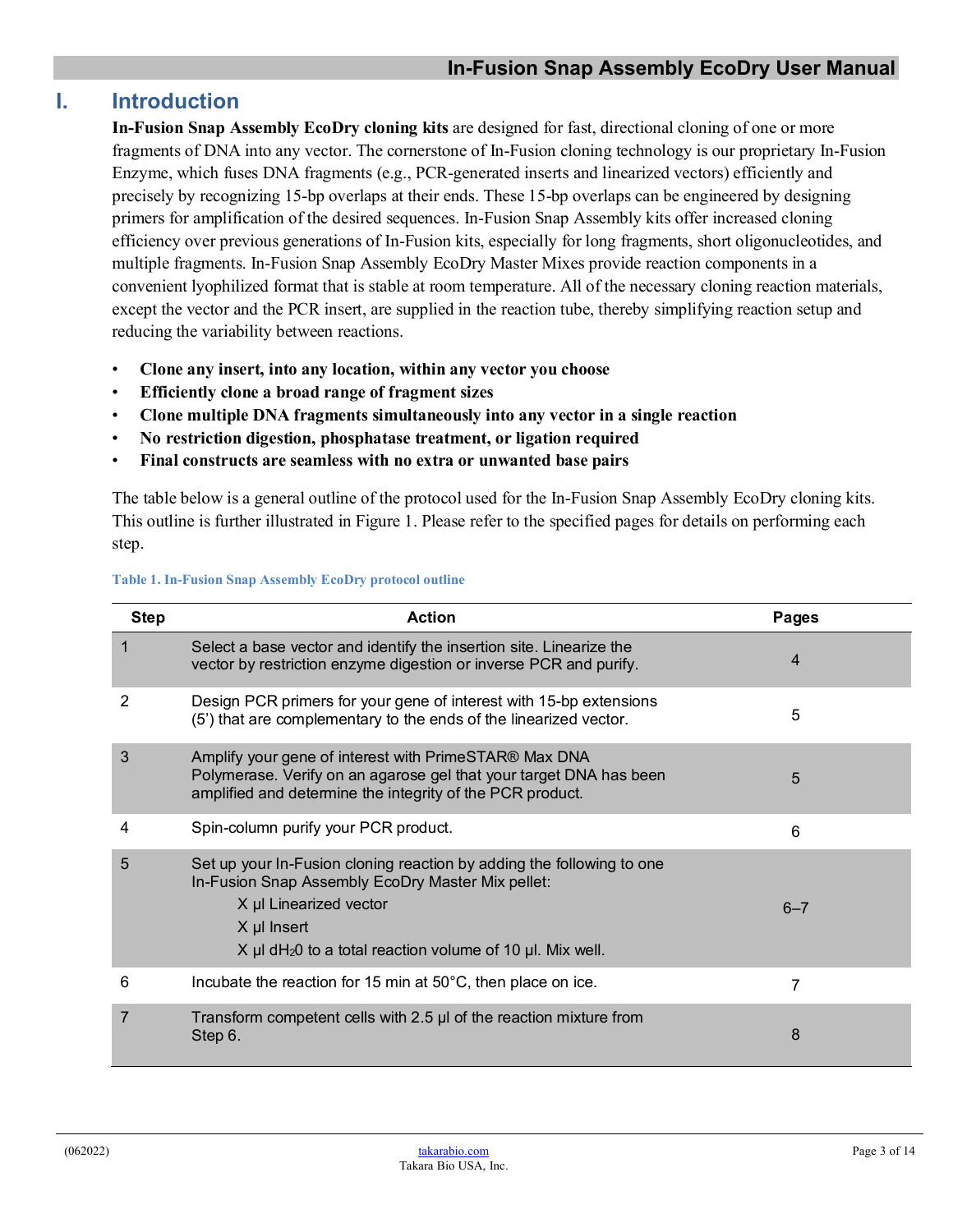

**Figure 1. In-Fusion Cloning protocol overview for both liquid and EcoDry formats.**

#### <span id="page-3-4"></span><span id="page-3-0"></span>**II. List of Components**

All In-Fusion Snap Assembly EcoDry cloning kits contain the In-Fusion Snap Assembly Master Mix (in either 8 well strips or 96-well plates), linearized pUC19 Control Vector (50 ng/μl), and 2 kb Control Insert (40 ng/μl).

Store In-Fusion Snap Assembly EcoDry Master Mix at room temperature. Once opened, store in a desiccator at room temperature.

Store all other components at –20°C.

#### <span id="page-3-1"></span>**III. Additional Materials Required**

The following materials are required but not supplied:

- **Ampicillin** (100 mg/ml stock) **or other antibiotic** required for plating the In-Fusion reaction
- **LB (Luria-Bertani) medium** (pH 7.0)
- **LB/antibiotic plates**
- **SOC medium**

## <span id="page-3-3"></span><span id="page-3-2"></span>**IV. PCR Fragment Amplification and Experimental Preparation**

#### **A. Preparation of a Linearized Vector**

To achieve a successful In-Fusion reaction, you must first generate a linearized vector. The linearized vector can be generated using restriction enzymes (single or double digests) or by inverse PCR.

Due to differences in cutting efficiencies, different restriction enzymes will generate different amounts of background. Generally speaking, two different cut sites are better than one for cloning. Efficiency of digestion will always be better if the restriction sites do not overlap and have at least 5 bases between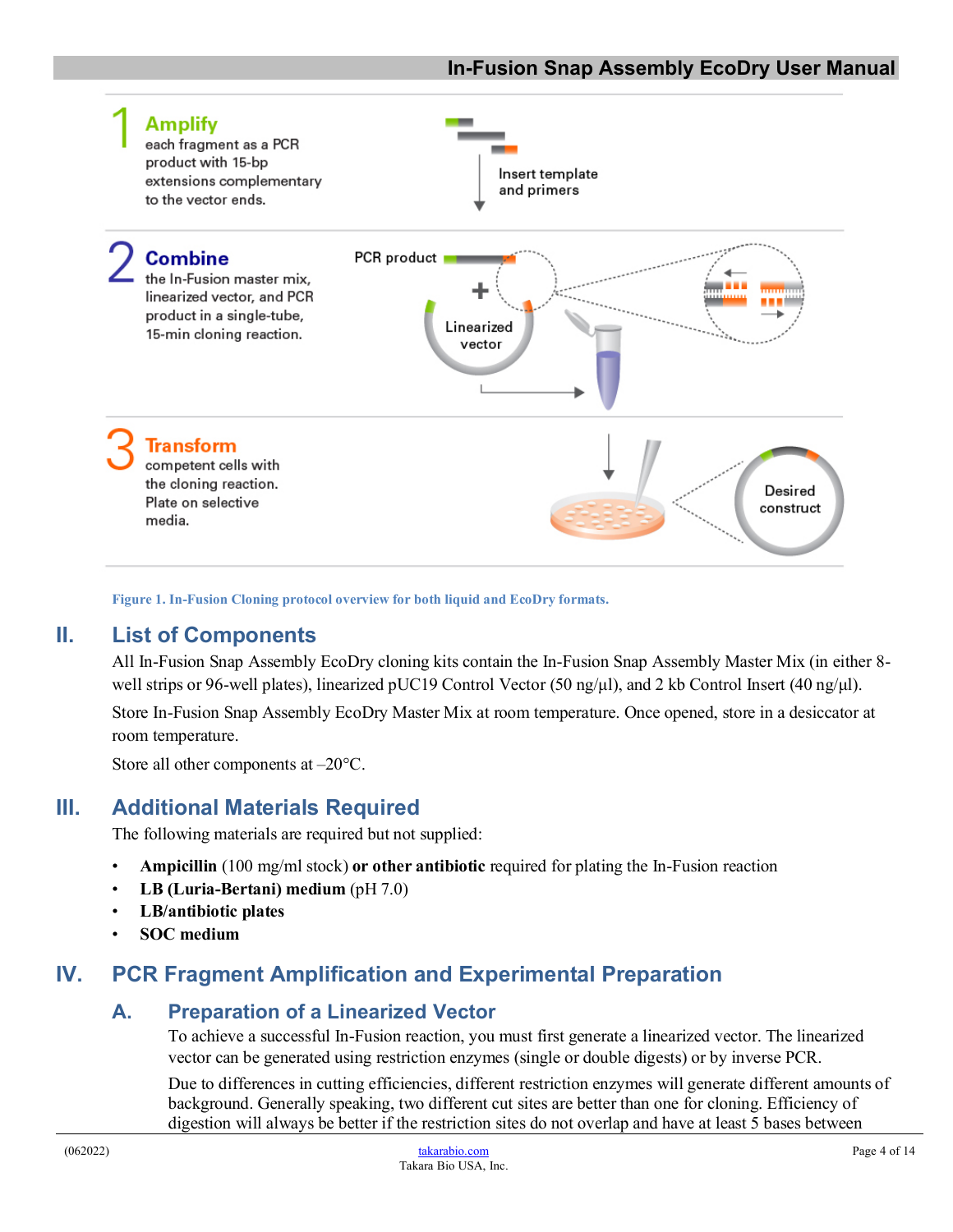them. (This varies with each enzyme, but the majority digest at >90% efficiency in these conditions.) In addition, increasing the enzyme digestion time and the digestion reaction volume will reduce the background.

Recommendations for preparation of a linearized vector by restriction enzyme digestion:

- 1. Incubate your restriction digest as directed by the restriction enzyme supplier. For many enzymes, incubation for several hours can increase linearization and reduce background.
- 2. After digestion, purify the linearized vector using any available PCR purification kit. We recommend gel purification using the NucleoSpin Gel and PCR Clean-Up kit, sold separately (Cat. # 740609.50).
- 3. [Control] Check the background of your vector by transforming competent cells with 5–10 ng of the linearized and purified vector, in the absence of In-Fusion cloning master mix. If the background is high, continue digesting the vector for a longer time after the addition of more restriction enzyme(s). Incubate 2 hr to overnight. Gel purify the remainder of the vector and transform again.

#### <span id="page-4-0"></span>**B. PCR Primer Design**

Our online Primer Design tool can easily design primers for amplification of insert fragments, compatible with either linearization method, as well as vector primers for linearization via inverse PCR: [takarabio.com/in-fusion-tools](https://www.takarabio.com/learning-centers/cloning/primer-design-and-other-tools)

If you would like more information about primer design, please refer to Appendix A.

## <span id="page-4-1"></span>**C. PCR Amplification of Target Fragment**

The In-Fusion Cloning method is not affected by the presence or absence of A-overhangs, so you can use any thermostable DNA polymerase for amplification, including proofreading enzymes. For the best results, we recommend using our **PrimeSTAR Max DNA Polymerase** (sold separately as Cat. No. R045A), which provides exceptionally accurate and efficient DNA amplification. The amount of time required for the extension step has been standardized, allowing amplification of large amounts of template DNA that would otherwise be difficult to amplify.

- **1. Amount of template to use with PrimeSTAR Max DNA Polymerase** (for a 25-μl reaction, with a 5 sec/kb extension time for genomic DNA,  $\lambda$  DNA, and plasmid DNA templates, or a 5–10 sec/kb extension time for cDNA templates)
	- Human genomic DNA 5 ng-100 ng
	- *E. coli* genomic DNA 100 pg–100 ng
	- $\lambda$  DNA  $10 \text{ pg} 100 \text{ ng}$
	- Plasmid DNA 10 pg-1 ng
	- cDNA  $\leq$  the equivalent of 25–125 ng total RNA\*

\*If you are amplifying from a pool of cDNA, the amount of template DNA required depends on the relative abundance of the target message in your mRNA population

- **2. PCR product sizes that can be obtained with PrimeSTAR Max DNA Polymerase** (with a 5 sec/kb extension time for genomic DNA and λ DNA templates, or a 5–10 sec/kb extension time for cDNA templates)
	- Human genomic DNA up to 6 kb
	- *E. coli* genomic DNA up to 10 kb
	- cDNA up to 6 kb
	- $\lambda$  DNA up to 15 kb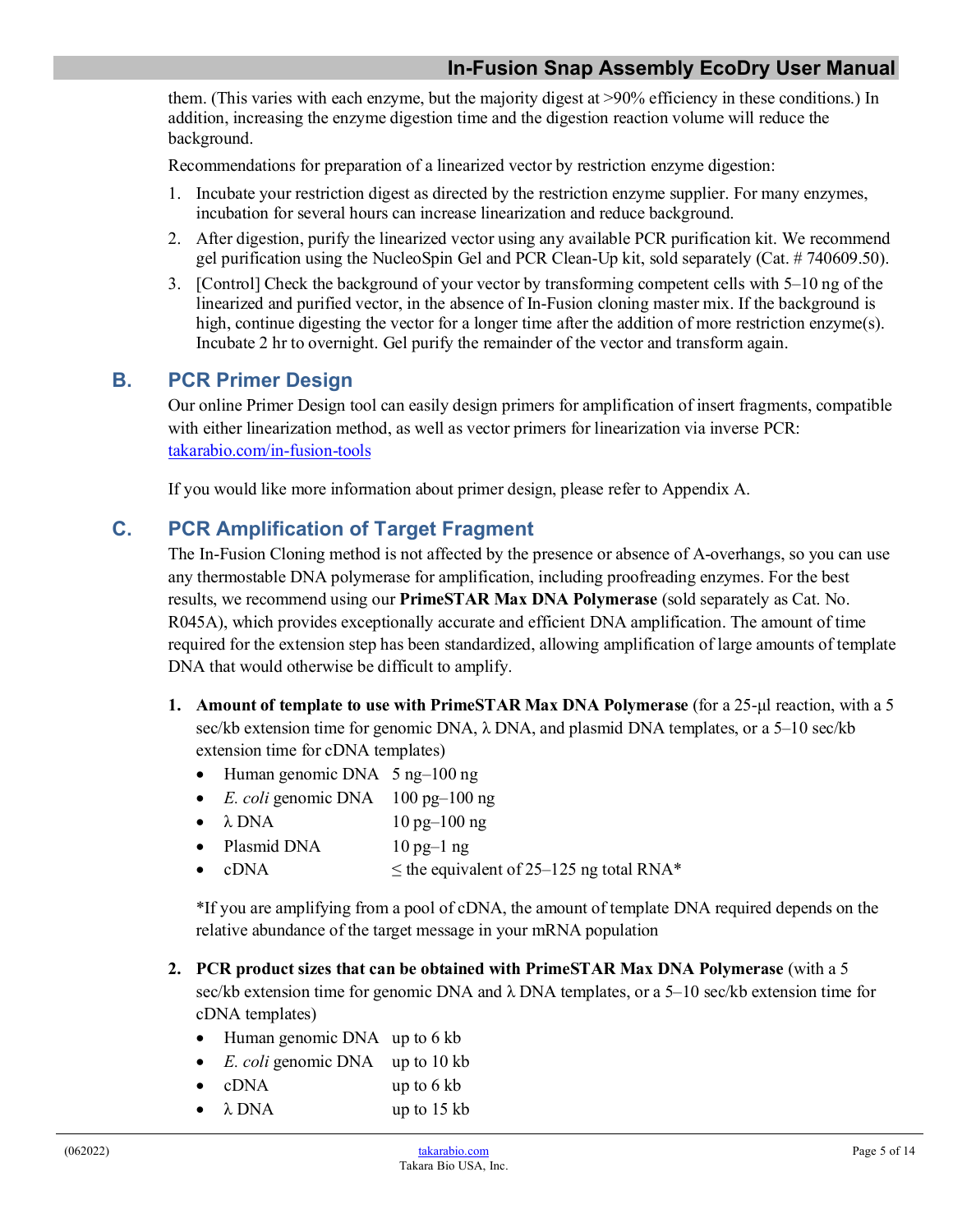**3. Analysis of PCR products:** When PCR cycling is complete, use an agarose gel to confirm that you have obtained a single DNA fragment and to estimate the concentration of your PCR product. Quantify the amount of DNA by measuring against a known standard or DNA mass ladder run on the same gel.

## <span id="page-5-0"></span>**D. Control Reactions**

When using an In-Fusion kit for the first time, we strongly recommend that you perform the positive and negative control reactions in parallel with your In-Fusion Cloning reaction. The positive control should consist of a circular vector of known concentration (competent cells should give  $\geq 2 \times 10^8$  cfu/μg), and the negative control should consist of a known amount of your linearized vector (see Section VII for Expected Results). Performing the control reactions will verify that the system is working properly. The 2-kb Control Insert included in the In-Fusion Snap Assembly EcoDry cloning kits has already been purified, so there is no need for further treatment prior to the cloning reaction.

## <span id="page-5-2"></span><span id="page-5-1"></span>**V. Protocol: In-Fusion Snap Assembly EcoDry Cloning with Spin-Column Purification**

## **A. Guidelines for Spin-Column Purification of PCR-Amplified Fragments**

Following PCR, verify by agarose gel electrophoresis that your target fragment has been amplified. If a single band of the desired size is obtained, you can **EITHER** spin-column purify (see protocol below) **OR** treat your PCR product with Cloning Enhancer (**Cat. # 639615, protocol not described in this document. Please refer to the Cloning Enhancer user manual**). However, if non-specific background or multiple bands are visible on your gel, isolate your target fragment by gel extraction, then spin-column purify. If you use PCR to amplify your vector and insert and you obtain both a PCR-amplified vector AND PCR-amplified fragment(s) without nonspecific background, you can use the Cloning Enhancer protocol.

- 1. If nonspecific background bands are observed on an agarose gel, isolate your target fragment by gel extraction, then spin-column purify.
- 2. Spin-column purify your PCR product (e.g., insert) by using a silica-based purification system, following the manufacturer's protocol. We recommend the NucleoSpin Gel and PCR Clean-Up kit, sold separately (Cat. # 740609.50). During purification, avoid nuclease contamination and exposure of the DNA to UV light for long periods of time.
- 3. After purification, proceed with the In-Fusion Cloning Procedure for Spin Column-Purified PCR Fragments (Section V.B).

## <span id="page-5-3"></span>**B. In-Fusion Cloning Procedure**

In general, good cloning efficiency is achieved when using 200 ng combined amount of vector and inserts in a 10-μl reaction, regardless of their lengths. More is not better. If the size of the PCR fragment is shorter than 0.5 kb, maximum cloning efficiency may be achieved by using less than 50 ng of fragment.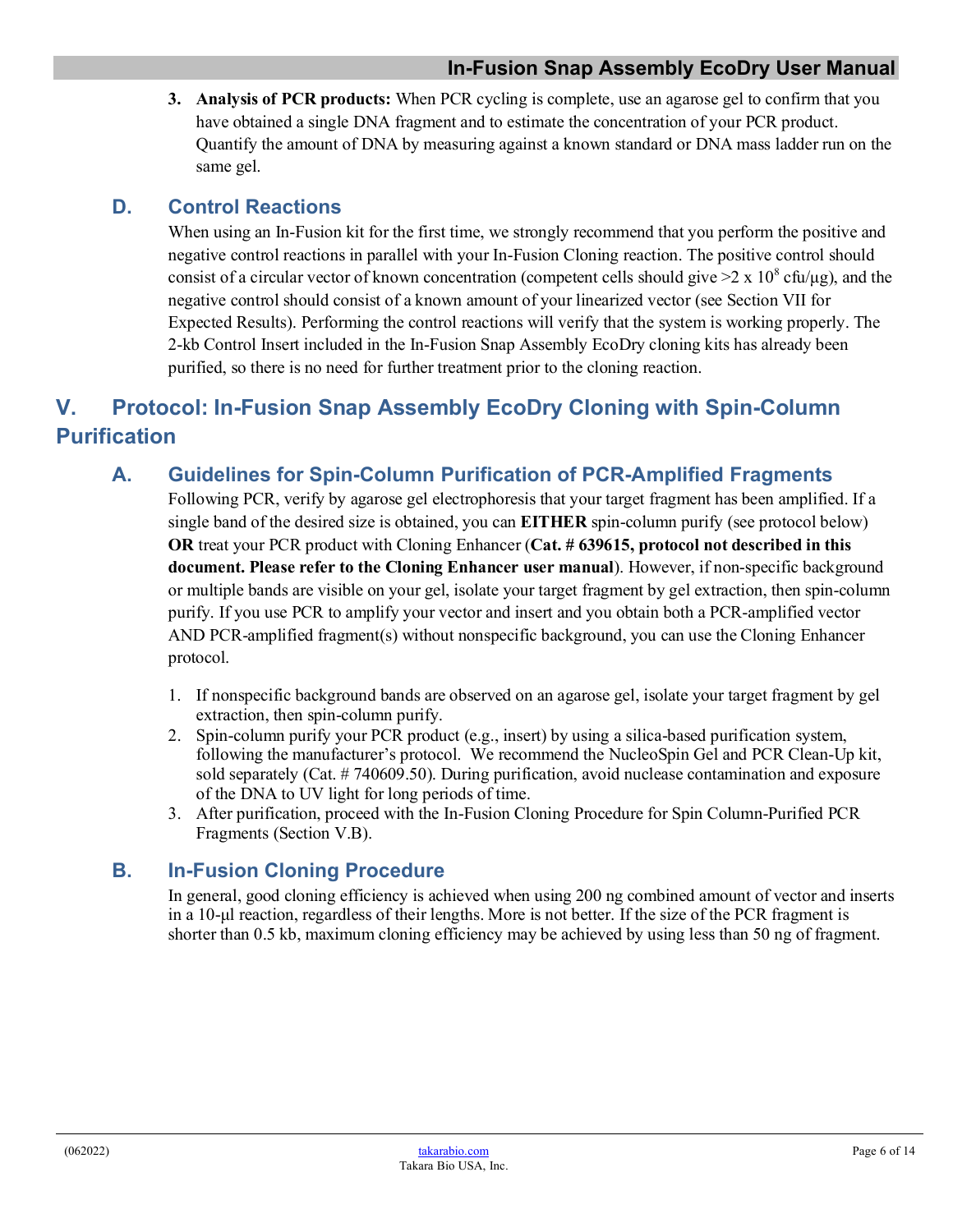<span id="page-6-2"></span>

| <b>Reaction component</b>    | <b>Cloning reaction</b>   | <b>Negative control</b><br>reaction | <b>Positive control</b><br>reaction     |
|------------------------------|---------------------------|-------------------------------------|-----------------------------------------|
| <b>Purified PCR fragment</b> | 10 $-200$ ng <sup>*</sup> |                                     | $2 \mu$ of $2 \kappa$<br>control insert |
| Linearized vector            | 50-200 ng**               | 1 µl                                | 1 µl of pUC19<br>control vector         |
| Deionized Water              | to 10 $\mu$               | to 10 $\mu$                         | to 10 $\mu$                             |

**Table 2. Recommended In-Fusion reactions for purified fragments**

In general, for optimal results under standard conditions use an insert to vector molar ratio of 2:1. When performing a cloning reaction with two or more inserts, the molar ratio of each of the multiple inserts should still be 2:1 with regard to the linearized vector, i.e., two moles of each insert for each mole of linearized vector. The molar ratio of two inserts with one vector should be 2:2:1. For more details, please read the [In-Fusion Snap Assembly EcoDry Multiple-Insert Cloning Protocol-At-A-Glance.](https://www.takarabio.com/resourcedocument/x255005)

For more detailed guidelines on molar ratios please see the "Tips" subsection under "FAQs" on our In-Fusion Cloning tips and FAQs page:

<https://www.takarabio.com/learning-centers/cloning/in-fusion-cloning-faqs>

**NOTE:** A molar ratio calculator is included in our online cloning tools. The tool currently supports cloning reactions with up to five inserts: [takarabio.com/molar-ratio](https://www.takarabio.com/learning-centers/cloning/primer-design-and-other-tools/in-fusion-molar-ratio-calculator)

- 1. Mix your purified PCR fragment and linearized vector together with deionized H2O for a total volume of 10 μl.
- 2. **Set up the In-Fusion cloning reaction(s):** 
	- a. Carefully peel back the aluminum seal(s) from the tube(s) you plan on using—avoid disturbing the seal of any remaining tubes.
	- b. Add the 10 μl volume from Step 1 to each EcoDry pellet. Mix well by pipetting up and down.
- 3. Incubate the reaction for **15 min at 50 °C**, and then place on ice.

**NOTE:** The In-Fusion reaction is completed within the required 15-min incubation. Longer incubation times do NOT increase cloning efficiency, even with multiple-insert cloning reactions.

4. Continue to the Transformation Procedure (Section VI). You can store the cloning reactions at  $-20^{\circ}$ C until you are ready.

## <span id="page-6-1"></span><span id="page-6-0"></span>**VI. Transformation Procedure**

## **Protocol Transformation Using Stellar Competent Cells**

The following protocol has been optimized for transformation using Stellar Competent Cells, sold separately in several formats. If you are not using Stellar Competent Cells, follow the transformation protocol provided with your cells, but you may need to dilute the In-Fusion reaction mixture prior to transformation to increase cloning efficiency (See Table 4, Troubleshooting Guide). We strongly recommend the use of competent cells with a transformation efficiency  $\geq$ 1 x 10<sup>8</sup> cfu/ug.

For complete information on the handling of Stellar Competent Cells, please see the full **Protocol**.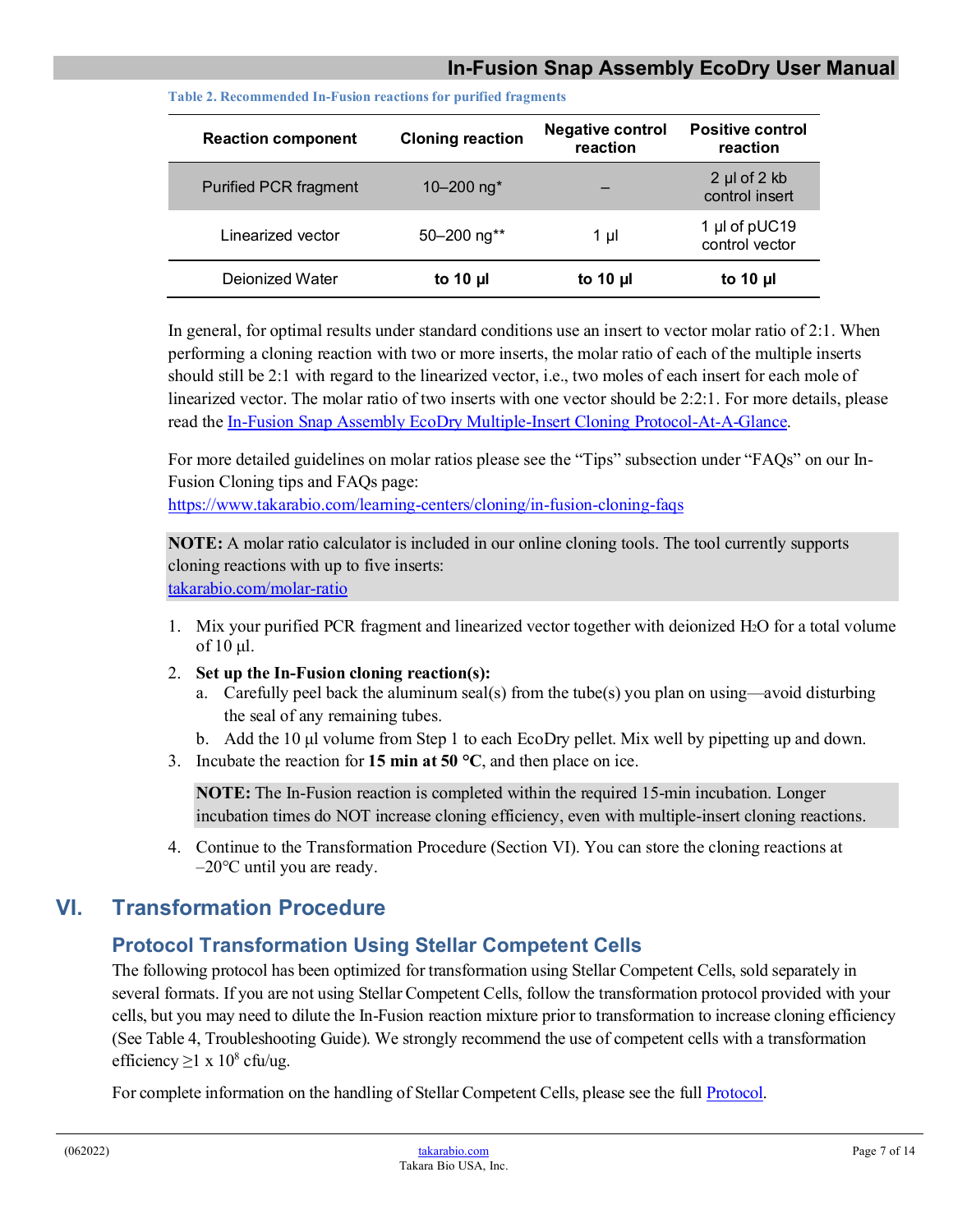- 1. Thaw Stellar Competent Cells on ice just before use. After thawing, mix gently to ensure even distribution, and then move 50 µl of competent cells into a 14-ml round-bottom tube (Falcon tube). Do not vortex.
- 2. Add 2.5 µl of the In-Fusion reaction mixture to the competent cells.

**IMPORTANT: DO NOT add more than 5 μl of the reaction to 50 μl of competent cells. MORE IS NOT BETTER.** Using too much of the reaction mixture inhibits the transformation.

- 3. Place the tubes on ice for 30 min.
- 4. Heat shock the cells for exactly 45 sec at 42°C.
- 5. Place tubes on ice for 1–2 min.
- 6. Add SOC medium to bring the final volume to 500 µl. SOC medium should be warmed to  $37^{\circ}$ C before using.
- 7. Incubate by shaking (160–225 rpm) for 1 hr at 37°C.
- 8. Place 1/100–1/5 of each transformation reaction into separate tubes and bring the volume to 100 μl with SOC medium. Spread each diluted transformation reaction on a separate LB plate containing an antibiotic appropriate for the cloning vector (i.e., the control vector included with the kit requires  $100 \mu g/ml$  of ampicillin).

**NOTE:** For cloning reactions with more than two fragments, we recommend plating a larger volume (1/5–1/3) of each transformation reaction).

- 9. Centrifuge the remainder of each transformation reaction at 6,000 rpm for 5 min. Discard the supernatant and resuspend each pellet in 100 μl fresh SOC medium. Spread each sample on a separate LB plate containing the appropriate antibiotic. Incubate all of the plates overnight at 37°C.
- 10. The next day, pick individual isolated colonies from each experimental plate. Isolate plasmid DNA using a standard method of your choice (e.g. miniprep). To determine the presence of an insert, analyze the DNA by restriction digestion or PCR screening.

## <span id="page-7-0"></span>**VII. Expected Results**

The positive control plates typically develop several hundred colonies when using cells with a minimum transformation efficiency of **1 x 108 cfu/μg**. The negative control plates should have few colonies.

The number of colonies on your experimental plates will depend on the amount and purity of the PCR product and linearized vector used for the In-Fusion cloning reaction.

- The presence of a low number of colonies on both plates—typically, a few dozen colonies is indicative of either transformation with too much of the reaction, or poor DNA/primer quality.
- The presence of many (hundreds) of colonies on the negative control is indicative of incomplete vector linearization.

## <span id="page-7-1"></span>**VIII. Troubleshooting Guide**

If you do not obtain the expected results, use the following guide to troubleshoot your experiment. To confirm that your kit is working properly, perform the control reactions.

<span id="page-7-2"></span>**NOTE:** Many troubleshooting topics are covered in our online In-Fusion Cloning tips and FAQs: <https://www.takarabio.com/learning-centers/cloning/in-fusion-cloning-faqs>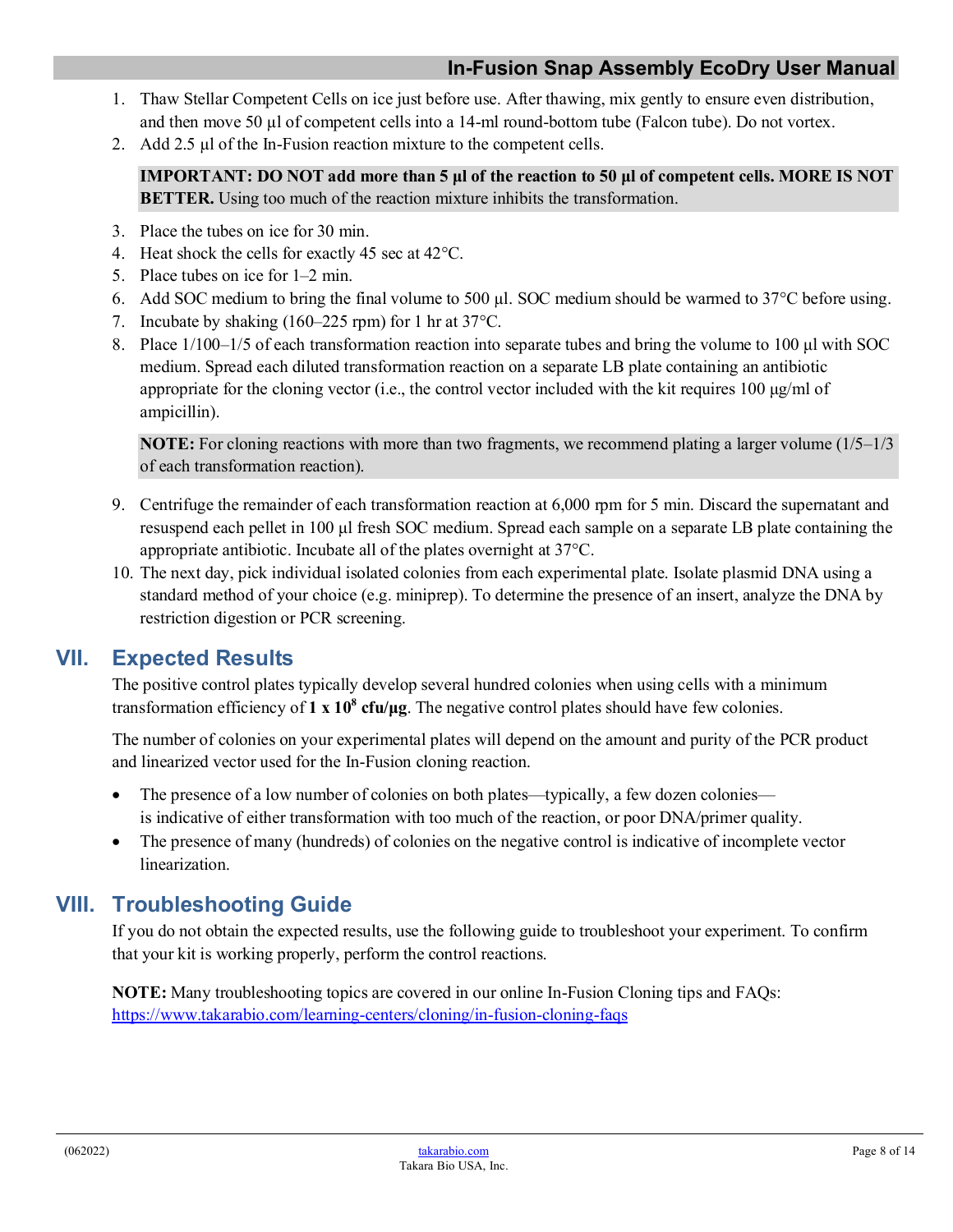| A. No or Few Colonies Obtained from Transformation |                                                                                                 |                                                                                                                                                                                                                                                                                                                                                                                           |  |
|----------------------------------------------------|-------------------------------------------------------------------------------------------------|-------------------------------------------------------------------------------------------------------------------------------------------------------------------------------------------------------------------------------------------------------------------------------------------------------------------------------------------------------------------------------------------|--|
| <b>Description of 0</b><br>problem                 | <b>Possible explanation</b>                                                                     | <b>Solution</b>                                                                                                                                                                                                                                                                                                                                                                           |  |
|                                                    | Transformed with too<br>much In-Fusion<br>reaction                                              | Do not add more than 5 $\mu$ of the In-Fusion reaction to 50 $\mu$ of<br>competent cells (see Section VI for details).                                                                                                                                                                                                                                                                    |  |
| Low<br>transformation                              | Competent cells are<br>sensitive to the<br>In-Fusion enzyme                                     | If your cloning efficiency is low, you may obtain better results<br>if you dilute the reaction. For some cell strains, it may be better<br>to dilute the In-Fusion reaction with TE buffer 5-10 times prior<br>to transformation (add 40-90 µl of TE buffer to 10 µl of<br>In-Fusion reaction).                                                                                           |  |
| efficiency                                         | Bacteria were not<br>competent                                                                  | Check transformation efficiency. You should obtain $\geq 1 \times 10^8$<br>cfu/µg; otherwise use fresh competent cells.                                                                                                                                                                                                                                                                   |  |
|                                                    | Regions of homology<br>were not long enough<br>for efficient cloning of<br>>2 fragments at once | Increase homologous region of primers from 15 bp to 20 bp.                                                                                                                                                                                                                                                                                                                                |  |
|                                                    | Low DNA concentration<br>in reaction                                                            | It is imperative to obtain the highest DNA concentration<br>possible in your In-Fusion reaction. Either the amount of vector<br>or the amount of PCR fragment was too low. We recommend<br>always 200 ng combined amount of vector and inserts in a 10<br>µl reaction (see Table 2).                                                                                                      |  |
| Low-quality DNA<br>fragments                       | Gel purification<br>introduced<br>contaminants                                                  | If your fragment was gel purified, it is imperative to obtain the<br>highest DNA concentration possible in your In-Fusion reaction.<br>The total volume of purified vector and insert should not exceed<br>5 µl.<br>If possible, optimize your PCR amplification reactions such that<br>you generate pure PCR products and use Cloning Enhancer<br>instead (see Section V.A for details). |  |
|                                                    | Suboptimal PCR<br>product                                                                       | Repeat PCR amplification and purify product using a different<br>method of purification. Alternatively, perform phenol: chloroform<br>extraction on your original PCR product, followed by ethanol<br>precipitation.                                                                                                                                                                      |  |
|                                                    | Primer sequences are<br>incorrect                                                               | Check primer sequences to ensure that they provide 15 bases<br>of homology with the region flanking the insertion site (see<br>Section IV).                                                                                                                                                                                                                                               |  |

## **Table 3. Troubleshooting guide for In-Fusion cloning experiments**

| <b>B. Large Numbers of Colonies Contained No Insert</b> |                                            |                                                                                                                                        |
|---------------------------------------------------------|--------------------------------------------|----------------------------------------------------------------------------------------------------------------------------------------|
| <b>Description of</b><br>problem                        | <b>Possible explanation</b>                | <b>Solution</b>                                                                                                                        |
| Large numbers of<br>colonies obtained<br>with no insert | Incomplete linearization<br>of your vector | It is important to remove any uncut vector prior to use in the In-<br>Fusion reaction. If necessary, recut your vector and gel purify. |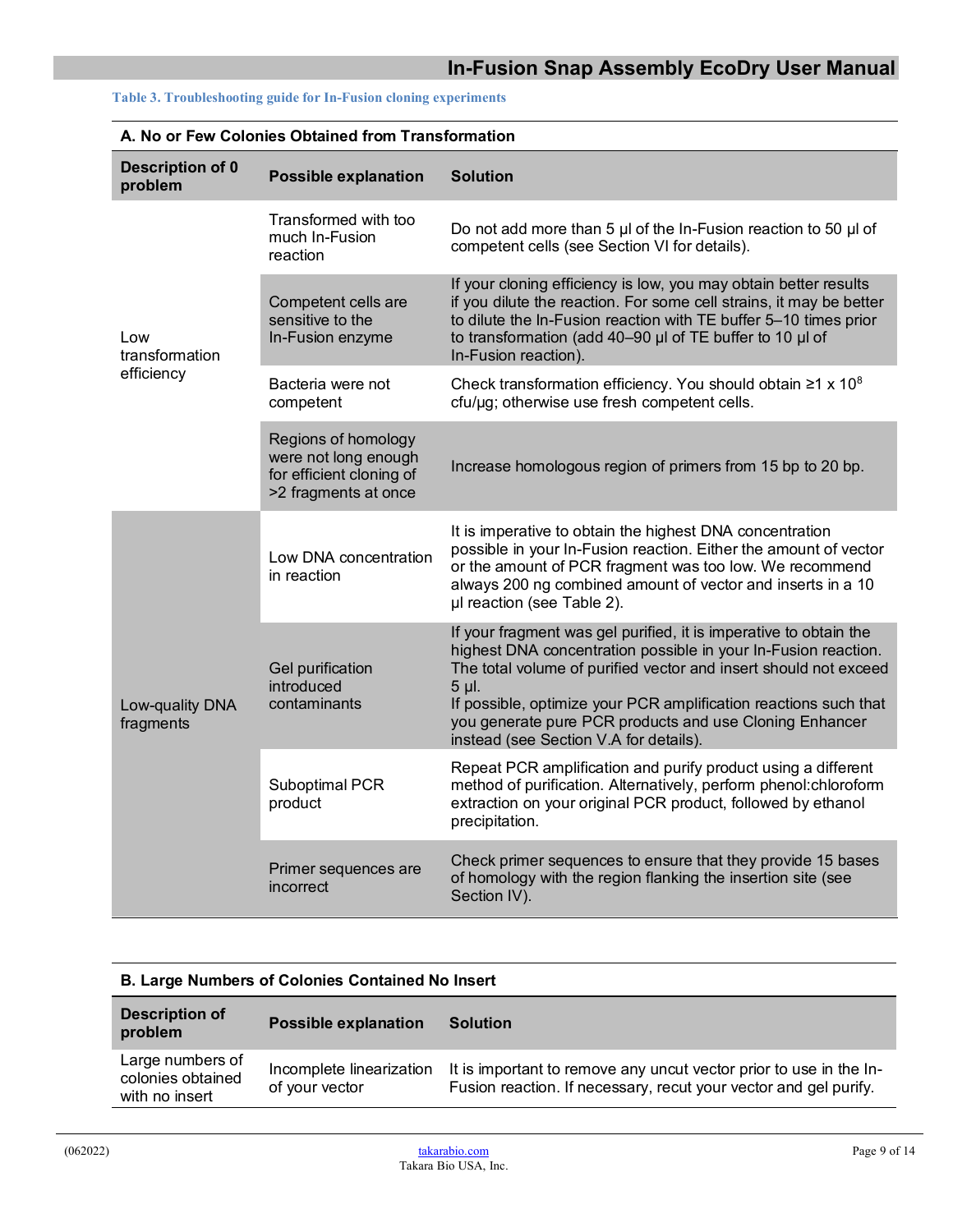|                                                         | Contamination of<br>In-Fusion reaction by<br>plasmid with same<br>antibiotic resistance | If your insert was amplified from a plasmid, closed circular DNA<br>may have carried through purification and contaminated the<br>cloning reaction:<br>To ensure the removal of any plasmid contamination, we<br>recommend linearizing the template DNA before performing<br>PCR.<br>If you spin-column purify your insert, treating the PCR product<br>with DpnI before purification will help to remove contaminating<br>template DNA. |
|---------------------------------------------------------|-----------------------------------------------------------------------------------------|------------------------------------------------------------------------------------------------------------------------------------------------------------------------------------------------------------------------------------------------------------------------------------------------------------------------------------------------------------------------------------------------------------------------------------------|
|                                                         | Plates too old or<br>contained incorrect<br>antibiotic                                  | Be sure that your antibiotic plates are fresh (<1 month old).<br>Check the antibiotic resistance of your fragment.                                                                                                                                                                                                                                                                                                                       |
| <b>C. Clones Contained Incorrect Insert</b>             |                                                                                         |                                                                                                                                                                                                                                                                                                                                                                                                                                          |
| Large number of<br>colonies contain<br>incorrect insert | Your PCR product<br>contained non-specific<br>sequences                                 | If your PCR product is not a single distinct band, then it may be<br>necessary to gel purify the PCR product to ensure cloning of<br>the correct insert. See Section VI.A for more information.                                                                                                                                                                                                                                          |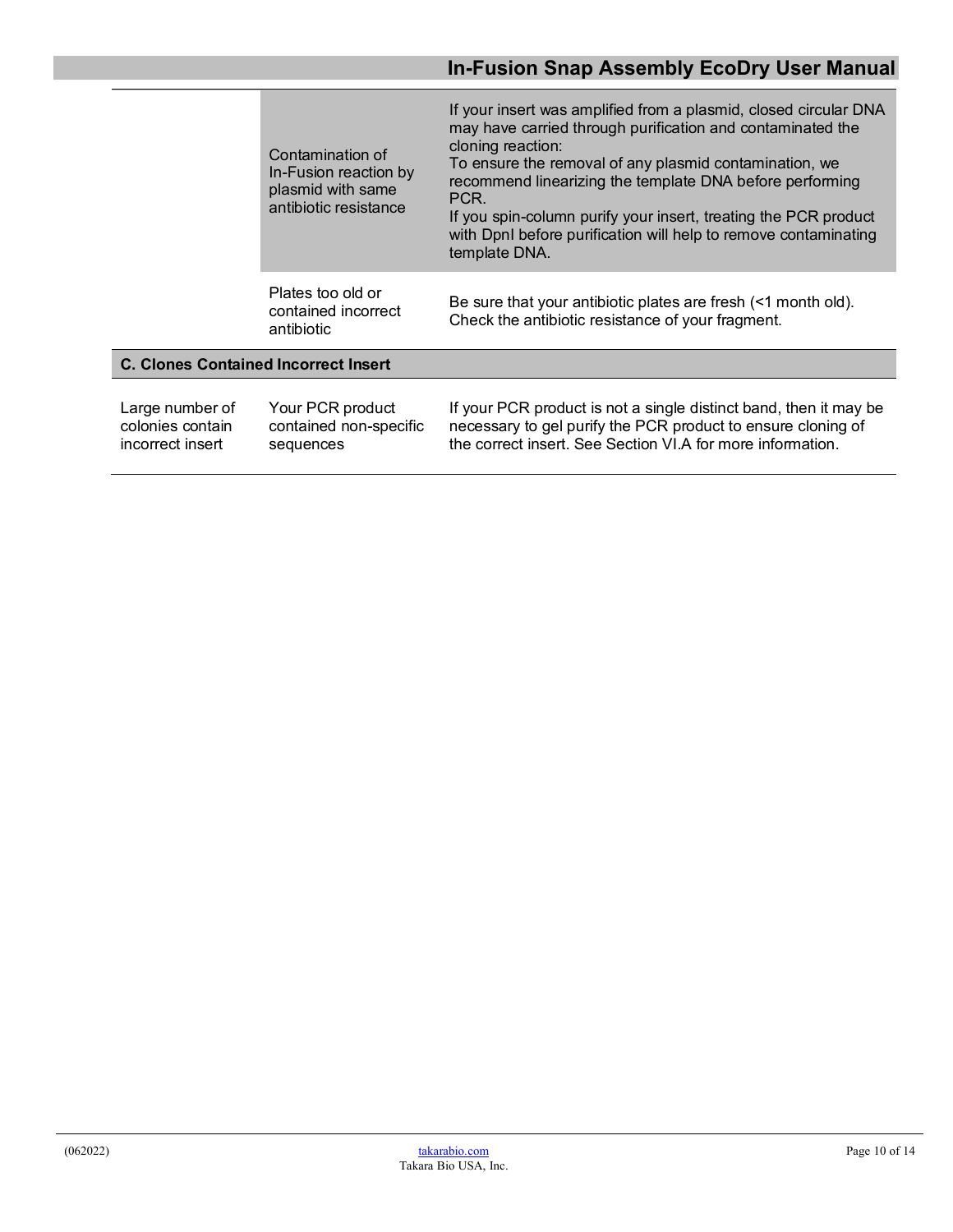## <span id="page-10-0"></span>**Appendix A. PCR Primer Design**

In-Fusion allows you to join two or more fragments (e.g., vector and insert or multiple fragments) as long as they share 15 bases of homology at each end. This homology is achieved through primers designed specifically for your experiment. Figure 2 outlines the guidelines for primer design discussed below and Figure 3 gives specific examples of In-Fusion PCR primers.

1. The 5' end of each primer must contain 15 bases that are homologous to 15 bases at one end of the DNA fragment to which it will be joined (i.e., the vector or another insert).

**NOTE:** When joining more than two fragments (including the linearized vector), we strongly recommend increasing the homologous region to 20 bp. We have found that this modification yields 5- to 7-fold more transformant colonies, while still maintaining high cloning accuracy. This increase in the length of sequence homology is not detrimental to any standard cloning applications. For more details, please read the In-Fusion [Snap Assembly EcoDry Multiple-Insert Cloning Protocol-At-A-Glance.](https://www.takarabio.com/resourcedocument/x255005)

- 2. The 3' portion of each primer should:
	- be gene-specific.
	- be between 18–25 bases in length and have a GC-content between 40–60%.
	- have a melting temperature  $(T_m)$  between 58–65 °C. The  $T_m$  difference between the forward and reverse primers should be  $\leq 4^{\circ}C$ , or you will not get good amplification.

**NOTE:** The  $T_m$  should be calculated based upon the 3' (gene-specific) end of the primer, and NOT the entire primer. If the calculated  $T_m$  is too low, increase the length of the gene-specific portion of the primer until you reach a  $T_m$  of between 58–65 $^{\circ}$ C.

- not contain identical runs of nucleotides. The last five nucleotides at the 3' end of each primer should contain no more than two guanines (G) or cytosines (C).
- 3. Avoid complementarity within each primer to prevent hairpin structures, and between primer pairs to avoid primer dimers.
- 4. You can perform a BLAST search to determine if the 3' portion of each primer is unique and specific (at **www.ncbi.nlm.nih.gov/BLAST/**).
- 5. We provide an online tool that simplifies In-Fusion PCR primer design for all possible In-Fusion Cloning reactions:

<https://www.takarabio.com/in-fusion-tools>

6. We generally use desalted oligonucleotide primers in PCR reactions. However, primer quality can depend on the vendor and varies from lot to lot. If your primer quality is particularly poor (i.e., has many premature termination products), or your primers are longer than 45 nucleotides, they may need to be PAGE purified; however, we usually find this is unnecessary.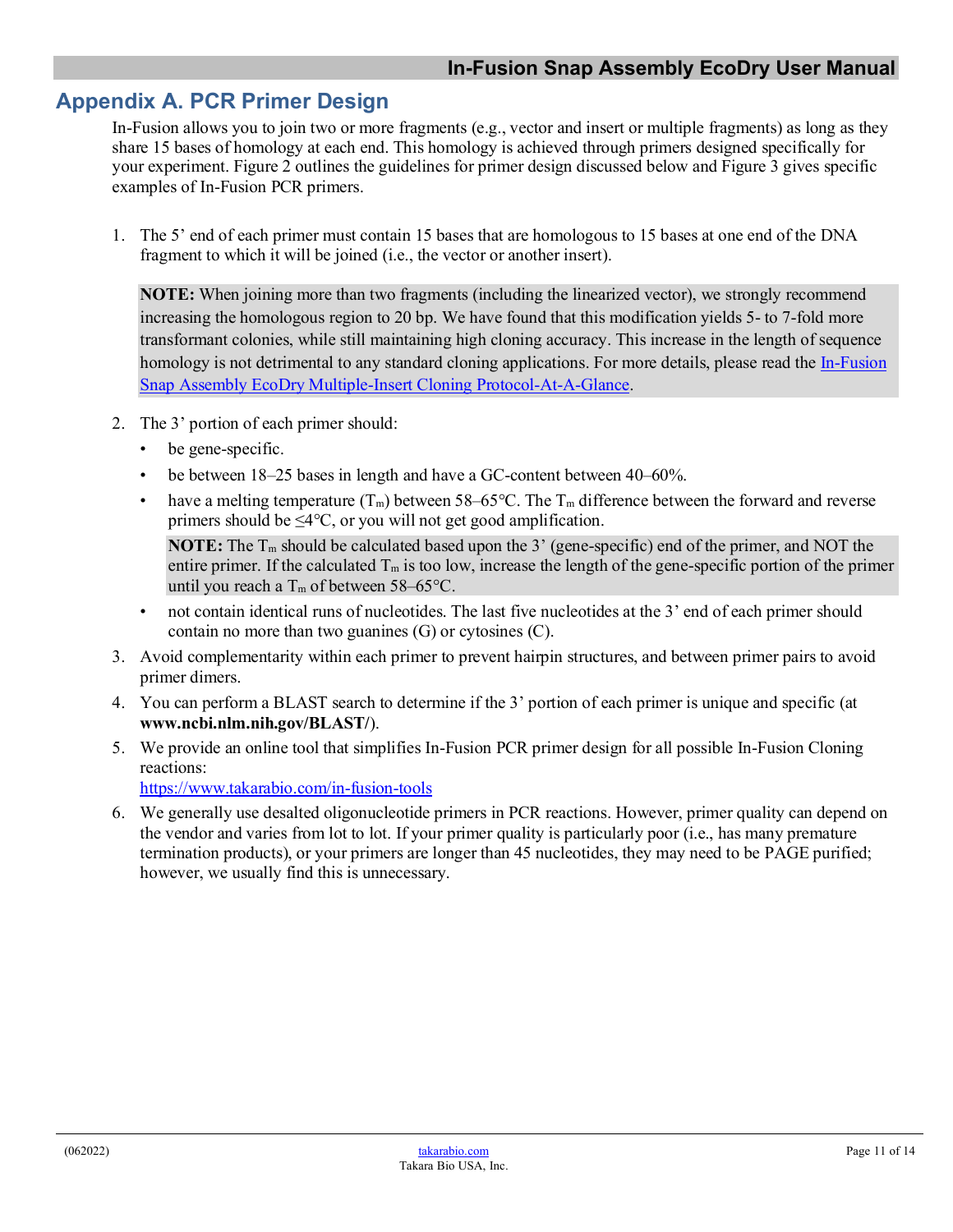

<span id="page-11-0"></span>**Figure 2. Universal primer design for In-Fusion technology.** Successful insertion of a PCR fragment requires that the PCR insert shares 15 bases of homology with each end of the linearized vector. This sequence homology is added to the insert through the PCR primers. For vectors with sticky ends, bases complementary to 5' overhangs are included in the primer sequence; bases in the 3' overhangs are not.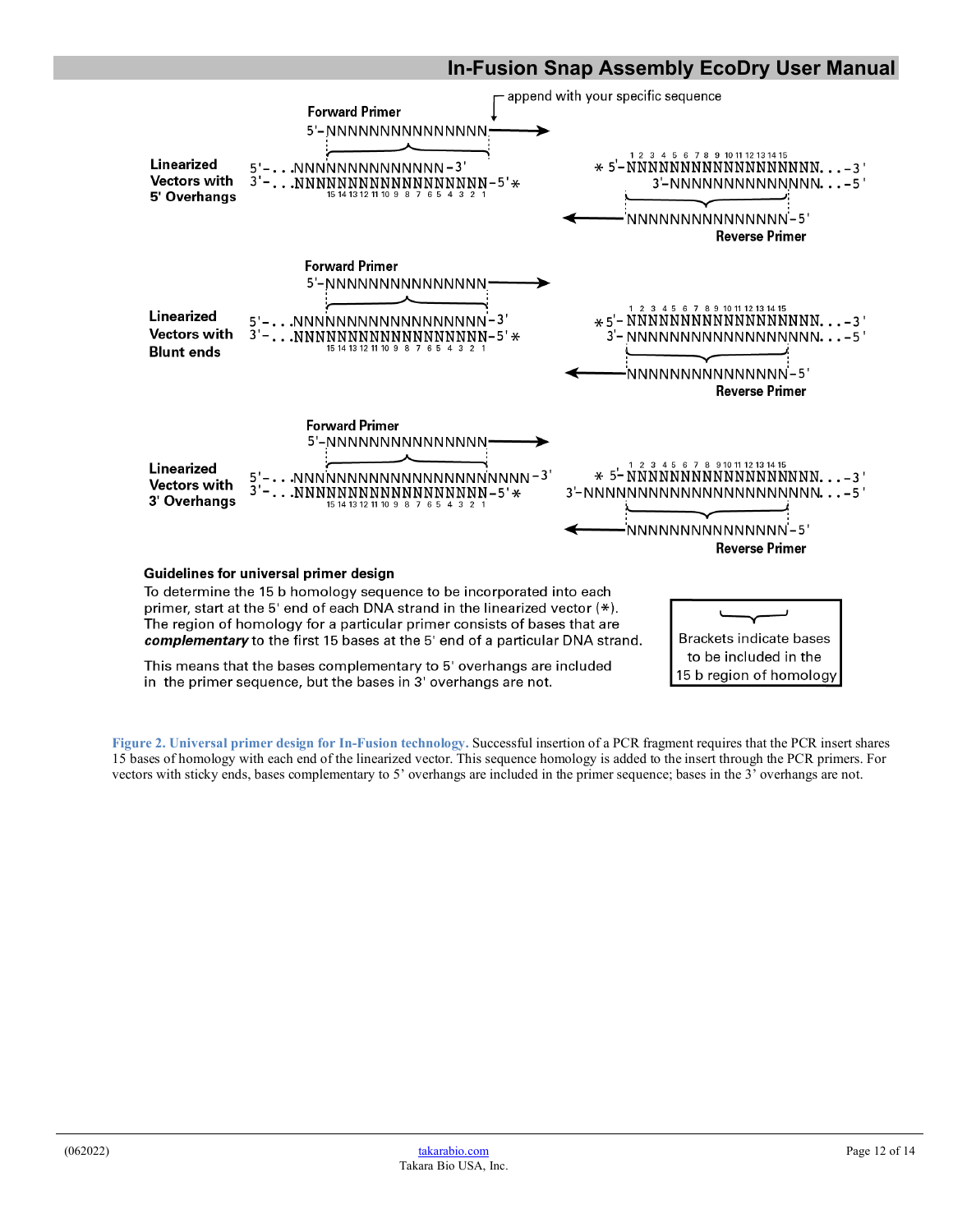

<span id="page-12-0"></span>**Figure 3. Examples of primers designed for In-Fusion cloning.** The above figure shows examples of primers designed with recognition sites for restriction enzymes that generate: 5' overhangs (**Top**), blunt ends (**Middle**), and 3' overhangs (**Bottom**). The primer sequences are shown in bold. The Xs represent bases corresponding to the gene or sequence of interest. Additional nucleotides (indicated with a black box) have been added to each primer in order to reconstruct the restriction sites. **They are not part of the 15 bases of sequence homology.**